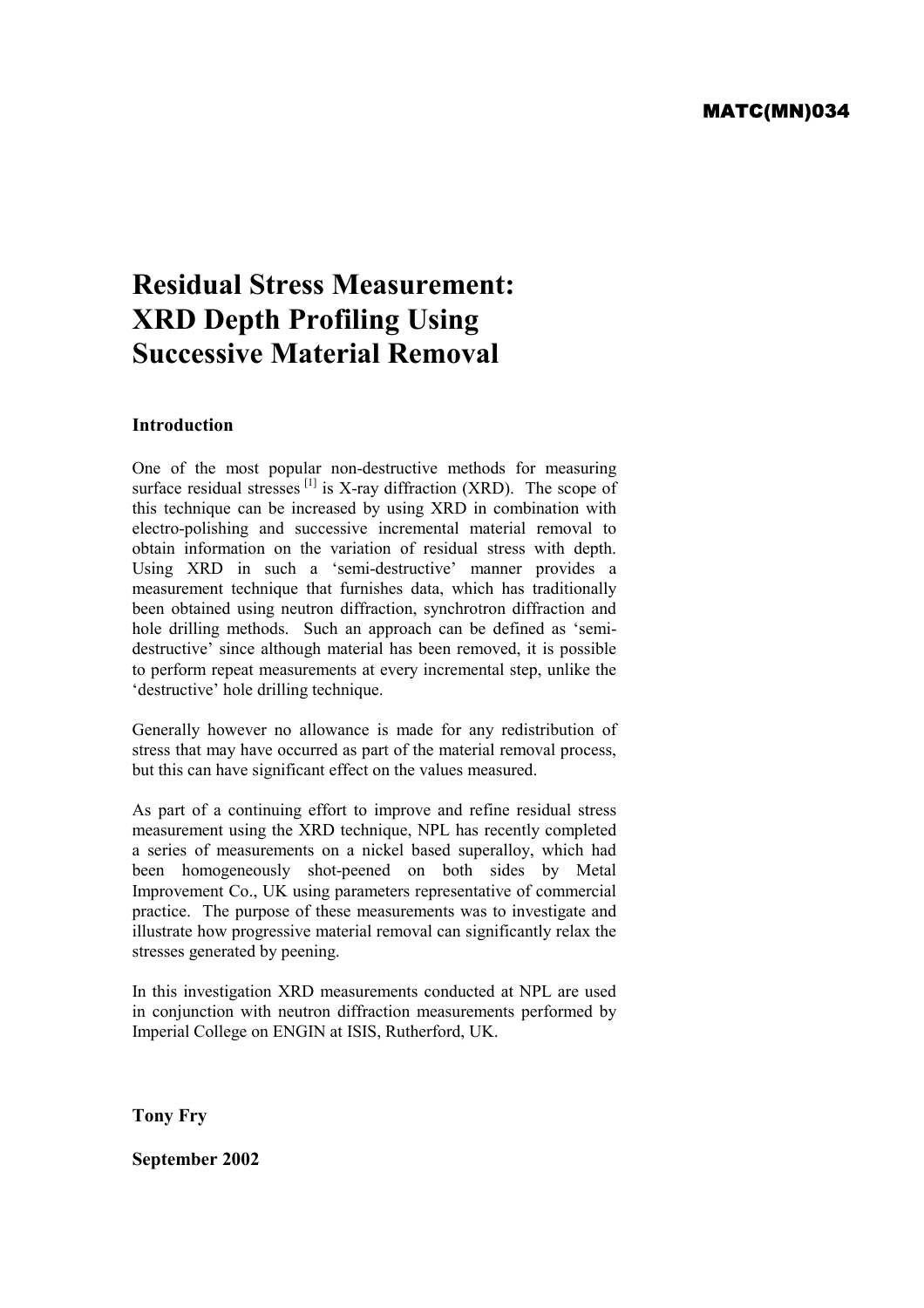## **Introduction**

A three year in-depth study of residual stress measurement techniques recently conducted at NPL has shown that residual stress measurements made just below the surface by X-ray diffraction can be both highly repeatable and reproducible. As part of this study a Good Practice Guide  $[2]$  has been written which offers advice and recommendations for the successful completion of near surface residual stress measurements. As a continuation of this study, a new project will seek to further refine the measurements technique and expand on the Good Practice Guide. This will include a review of the literature for recommended electro-polishing conditions for common engineering materials and an examination of the methods available for measuring how the residual stress present within a material varies with depth.

Preliminary literature searches have indicated that electro-polishing conditions are not always reported and that a collection of recommended 'recipes' and conditions for commonly used materials, coupled with a guide for frequently encountered problems and possible solutions to these problems, would be beneficial to the users of the technique. Table I presents some initial examples of common problems encountered when electro-polishing together with the probable causes and solutions.

Initial studies have been conducted as part of the VAMAS TWA20 activity  $[3]$  to develop a Code of Practice for making reliable residual stress measurements by neutron diffraction. As part of the current work raw and corrected XRD data have been compared with the neutron diffraction data which were made at various depths through the material and in regions which had been electropolished, so that the effect of material relaxation could be assessed.

# **Material**

Inconel 718, a nickel based superalloy, was used for this study. The specimen which was 50 mm square and 5.1 mm thick was removed from an aero engine disc forging by means of a milling cutter. In general the maximum grain size was reported to be ASTM 6 or finer, however grains as large as ASTM 3 were reported to be occasionally present. The upper and lower sides were then homogeneously shot-peened by Metal Improvement Co., UK, using shot-peening parameters that were representative of a commercial treatment, a shot size MI 230R, intensity 0.0083 A with a coverage of 200%. Four regions, two on each face and  $10 \text{ mm}^2$ , were identified on the specimen and assigned the identifiers A, B, C and D. Three of these square regions were then electro-polished with depths of material removal of 70  $\mu$ m (B), 130  $\mu$ m (C) and 190  $\mu$ m (D). These are shown schematically in Figure 1. Position A was left un-polished in the as-received state.



**Figure 1 Schematic diagram of the IN718 specimen showing the measurement locations A, B, C and D.**

# **X-ray Diffraction**

X-ray diffraction residual stress measurements were performed using a Siemens D500 diffractometer set up in the Bragg-Brentano geometry and using  $Cr-K\alpha$  radiation. The residual stress was measured in three orientations, X, Y and XY (at 45°). A series of 7 repeat measurements were performed without removing the specimen between successive measurements. The residual stress measurements were performed in accordance with the NPL Measurement Good Practice Guide No. 52 – Determination of Residual Stresses by X-ray Diffraction<sup>[2]</sup>. The magnitude of the residual stress was evaluated using the Bruker STRESS<sup>plus</sup> program. The penetration depth of the X-ray for 95% of the diffracted signal was calculated to be 8.5  $\mu$ m.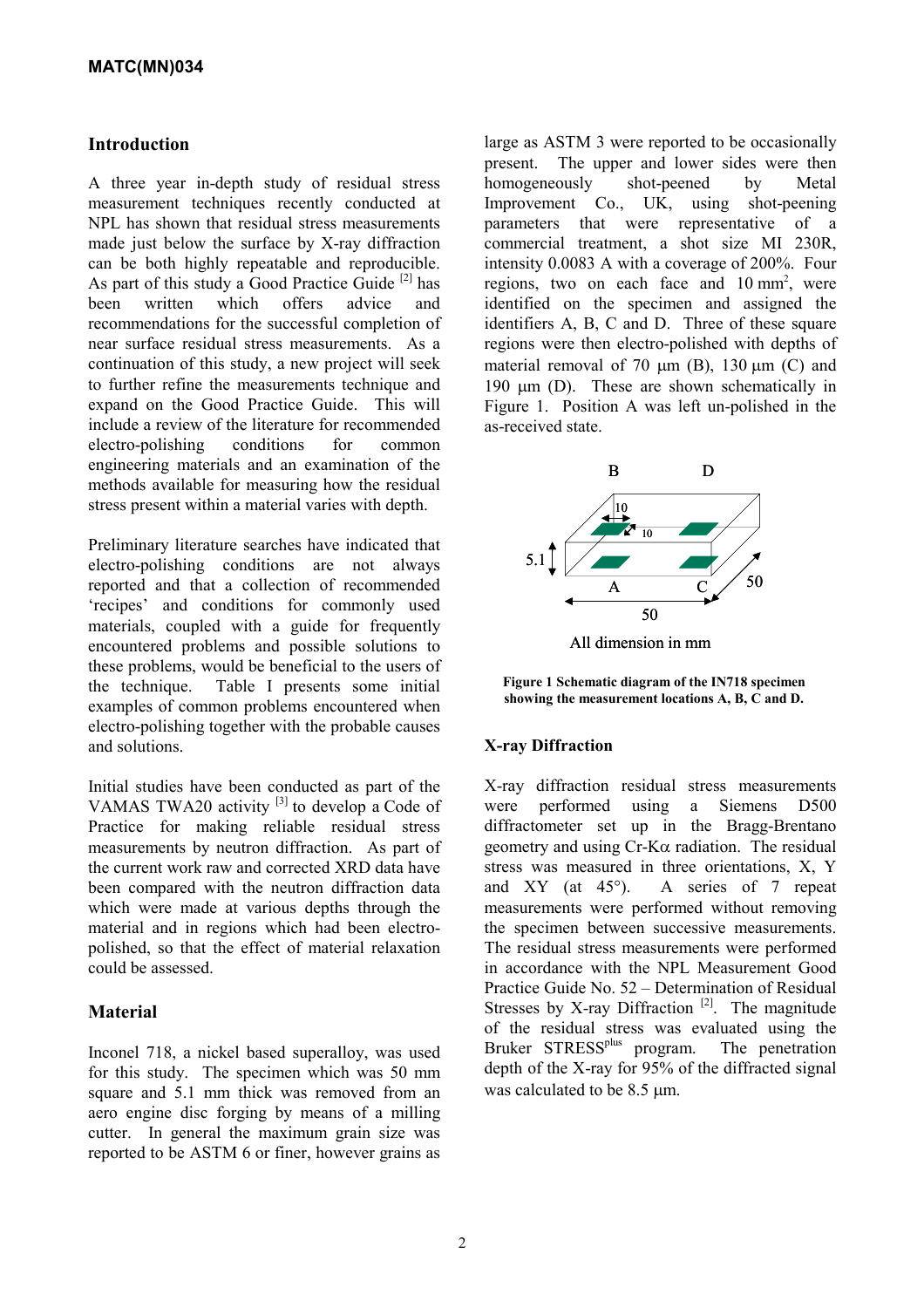| Table I Common problems that occur when performing electrolytic polishingand some suggested remedies |
|------------------------------------------------------------------------------------------------------|
| commonly cited in the literature.                                                                    |

| Problem                                                                           | Probable cause                                                                      | <b>Suggestions</b>                                                                                                                                                                                            |
|-----------------------------------------------------------------------------------|-------------------------------------------------------------------------------------|---------------------------------------------------------------------------------------------------------------------------------------------------------------------------------------------------------------|
| The<br>of<br>the<br>centre<br>polished region is<br>too<br>deeply attacked.       | The polishing film did not form<br>in the centre of the desired<br>polished area.   | Increase the voltage of the electro-<br>$\bullet$<br>polisher.<br>Reduce the amount of agitation.<br>$\bullet$<br>Use a higher viscosity electrolyte.<br>$\bullet$                                            |
| Pitting and attack at the<br>edge of the specimen.                                | The polishing film is too<br>viscous or it is too thin.                             | Decrease the voltage of the electro-<br>$\bullet$<br>polisher.<br>Increase the amount of agitation.<br>$\bullet$<br>Use a less viscous electrolyte.<br>$\bullet$                                              |
| Deposits are formed on<br>the surface of the<br>specimen.                         | The products formed at the<br>anode are likely to be insoluble.                     | Choose a different electrolyte which<br>$\bullet$<br>will not form insoluble products.<br>Raise the temperature of the system.<br>$\bullet$<br>Increase the voltage of the electro-<br>$\bullet$<br>polisher. |
| The surface of the<br>specimen is rough or has<br>no lustre.                      | The polishing film is likely to be<br>inadequate.                                   | Increase the voltage of the electro-<br>$\bullet$<br>polisher.<br>Try using a more viscous electrolyte.<br>$\bullet$                                                                                          |
| There are undulations or<br>scratches on the polished<br>surface of the specimen. | Incorrect polishing time.<br>Inadequate agitation.<br>Unsuitable preparation.       | Try altering the amount of agitation.<br>$\bullet$<br>Improve the preparation procedure.<br>$\bullet$<br>Increase the voltage of the electro-<br>$\bullet$<br>polisher and decrease the polishing<br>time.    |
| There are stains on the<br>polished surface.                                      | Etching has occurred after the<br>current has been switched off.                    | Remove the specimen immediately<br>$\bullet$<br>after the current is switched off.<br>Choose a less active electrolyte.<br>٠                                                                                  |
| Regions of the surface<br>have not been polished.                                 | There are likely to have been<br>gas bubbles masking the<br>surface.                | Increase the amount of agitation.<br>$\bullet$<br>Decrease the voltage of the electro-<br>$\bullet$<br>polisher.                                                                                              |
| Different phases are in<br>relief.                                                | The polishing film is likely to<br>have been inadequate.                            | Increase the voltage of the electro-<br>$\bullet$<br>polisher.<br>Improve the preparation procedure<br>used.<br>Reduce the polishing time.<br>$\bullet$                                                       |
| Pitting.                                                                          | Polishing time is too long.<br>The voltage of the electro-<br>polisher is too high. | Improve the preparation procedure<br>$\bullet$<br>used.<br>Decrease the polishing time used.<br>Try various electrolytes.                                                                                     |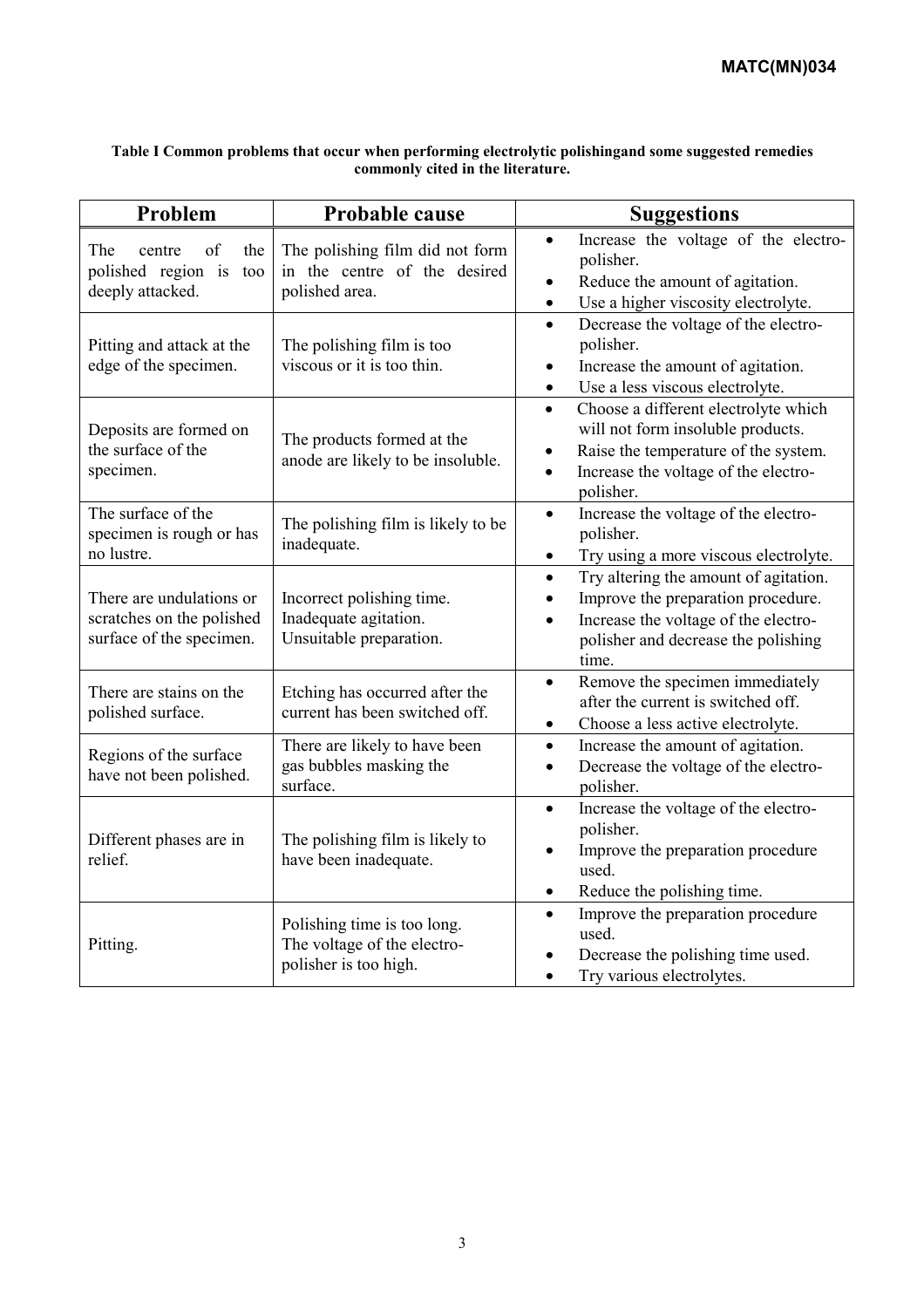#### **Neutron Diffraction**

The neutron diffraction measurements were carried out as part of VAMAS TWA20 on ENGIN at ISIS, Rutherford, UK. This is a time of flight instrument, which is capable of detecting multiple diffraction peaks. These are then refined using a Rietveld refinement, which involves fitting a crystallographic model of the structure to the entire diffraction spectrum. This provides the value for the strained lattice parameter which can then be used to calculate the residual stress. For these measurements a sampling volume of 0.5 mm in height by 5 mm x 1.4 mm was used. These dimension helped to ensure good resolution perpendicular to the specimen surface. An elastic modulus of 200 GPa and a Poisson's ratio of 0.3 were used for both the XRD and neutron stress



Figure 2 Stresses in a flat plate after layer removal

calculations.

#### **Electro-polishing Correction**

Measuring residual stresses as a function of depth with X-rays requires the removal of material. Any mechanical method of removal, no matter how fine the abrasive or machining method will deform the surface and introduce additional stresses, thereby altering the stress state that was originally present in the material. Such methods should therefore be avoided. Electro-polishing is the preferred method for removing material for the purposes of residual stress depth profiling, although a combination of machining or grinding followed by electropolishing has been reported to be suitable for the removal of thick layers  $[4]$ . When performing layer removal for residual stress depth profiling it is important to consider any redistribution or relaxation in the residual stress in the exposed surface, particularly if the component is relatively thin. Solutions are available to correct the stress values obtained. For a flat plate (Figure 2) a generalized solution proposed by Sikarskie [5] based on the original solutions of Moore and Evans<sup>[6]</sup> can be used. This takes the proposed solutions and expands the integrands in a Taylor's series, as shown below starting from the generalized solution:

$$
\sigma(z_1) = \sigma_m(z_1) + 2 \int_{z_1}^{H} \frac{\sigma_m(z)}{z} dz - 6z_1 \int_{z_1}^{H} \frac{\sigma_m(z)}{z^2} dz
$$

Expanding the above integrands using a Taylor's Sexpanding the above integrands using<br>series results in the following equation:

$$
\sigma(z_1) = \sigma_m(z_1) + \begin{pmatrix} -4\sigma_m(H)\left(\frac{H-Z_1}{H}\right) + \left[\sigma_m(H) + 2H\sigma'_m(H)\right]\left(\frac{H-Z_1}{H}\right)^2 + \\ \frac{1}{3}\left[2\sigma_m(H) + H\sigma'_m(H) - 2H^2\sigma'^m_m(H)\right] \times \left(\frac{H-Z_1}{H}\right)^3 \cdots \end{pmatrix}
$$

This can be further simplified by performing electrolytic polishing for shallow depth increments (a few percent of the specimen thickness). In this case only the first term of the series is necessary for the correction of the raw data:

$$
\sigma(z_1) = \sigma_m(z_1) + \left(-4\sigma_m(H)\left(\frac{\Delta Z_1}{H}\right)\right)
$$

where H is the original plate thickness,  $\Delta Z_1$  is the change in thickness after layer removal,  $\sigma_m$  is the measured stress and  $\sigma_z$  is the corrected stress.

#### **Results**

The X-ray diffraction measurements are shown in Table II. The depth at which the measurement is quoted is the sum of the polishing depth and the calculated penetration depth of the X-ray beam. For example for the measurements made at location A, the effective depth of the measurement, d can be expressed as: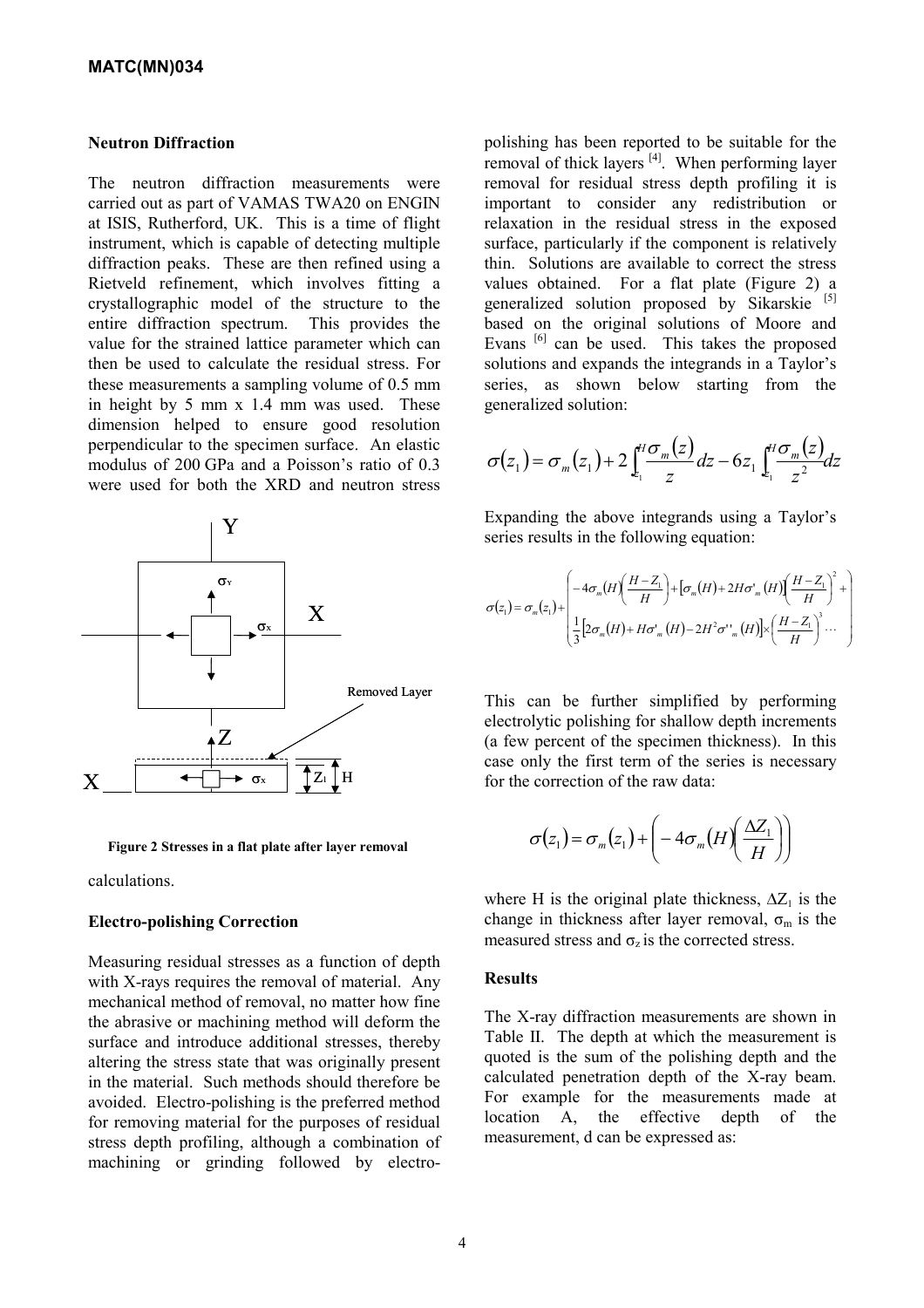$d$  = material removed + penetration depth,

$$
d = 0 + 0.0085
$$
 mm

The raw data and corrected values at each location are given in Table II with the uncertainty that has been evaluated in accordance with the NPL Good Practice Guide No. 52 [2].

| Location and | Residual Stress, MPa |           |            |  |
|--------------|----------------------|-----------|------------|--|
| depth (mm)   | Raw                  | Corrected | Uncertaint |  |
|              |                      |           |            |  |
| A: 0.0085    | $-631$               | $-631$    | $\pm$ 55   |  |
| B: 0.0765    | $-877$               | $-844$    | ±72        |  |
| C: 0.1365    | $-530$               | $-467$    | ±46        |  |
| D: 0.1985    | $-220$               | $-126$    | $\pm$ 23   |  |

**Table II XRD Residual stress values** 

The neutron diffraction measurements are shown in Table III. The data in the first column have been obtained by scanning through the material to different depths below the unpolished region A, this means that this data has not been influenced by any possible stress redistribution which may have resulted from the electro-polishing process. Further identical neutron diffraction residual stress measurements were made at locations B, C and D, as reported by Bonner *et al* [3]. These values are also presented in Table III, and show some difference in the residual stress values measured at the equivalent depth as those made at position A.

**Table III Residual stress values from neutron diffraction measurements**

| Location and | Residual Stress, MPa |        |      |     |
|--------------|----------------------|--------|------|-----|
| depth (mm)   |                      | В      | C    |     |
| A: 0.0528    | $-920.5$             |        |      |     |
| B: 0.1312    | $-642$               | $-646$ |      |     |
| C: 0.1636    | $-378.5$             |        | -369 |     |
| D: 0.2329    | -54                  |        |      | -31 |

In this case, with a relatively thick specimen geometry, the results show that stress redistribution appears to be more pronounced at greater depths of material removal. This is further illustrated in Figure 3, which shows the change in the residual stress values expressed as percentages using the following methods for the XRD and the neutron diffraction data:

XRD – the percentage change in this case is the difference between the 'raw' and the 'corrected' data expressed as a percentage of the original 'raw' data value.

ND – the percentage change in this case is the difference between the data measured at location A and the values measured at the electro-polished locations B, C and D. This difference is expressed as a percentage of the value measured at location A.

Figure 3 shows that for shallow depth increments of material removal the percentage change in the residual stress values for the XRD and neutron methods are of a similar magnitude, around 5 to 10%. With increasing depth the residual stresses approach zero (this occurs at around 0.25 mm from Figure 4), so any error in the measured stress value caused by redistribution has a more significant effect on the measurement accuracy and uncertainty. The last data point in Figure 3 illustrates this and consequently is somewhat misleading. Since there were no XRD measurements conducted at this depth it is unclear as to the effect on the XRD data.





The results are plotted against depth in Figure 4. This Figure presents the corrected XRD data plotted for comparison with the neutron diffraction data and associated error measured at the four electro-polished locations.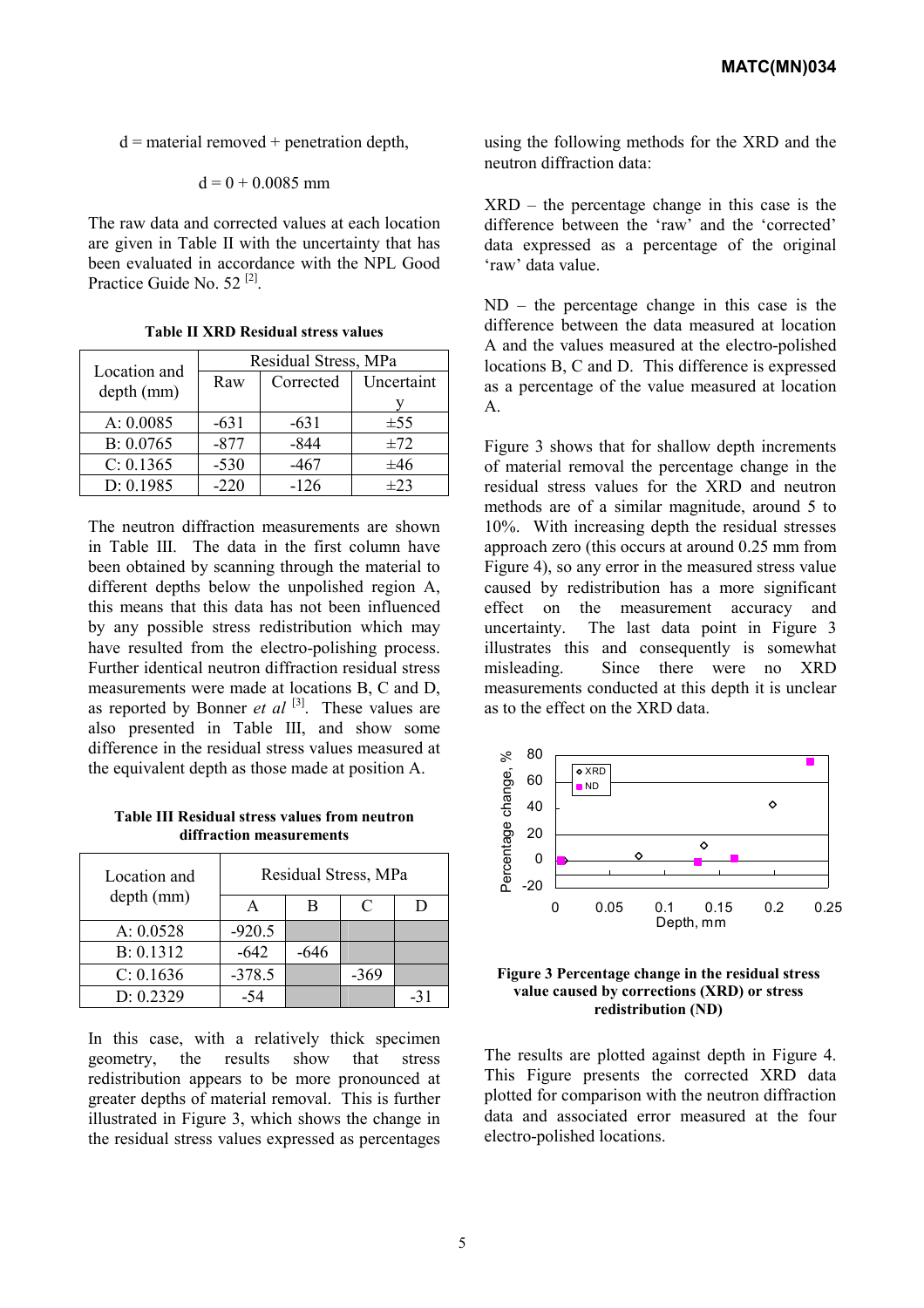



#### **Discussion**

Figure 4 shows the XRD data to be in good agreement with the neutron diffraction data. This illustrates that by using electro-polishing techniques to remove shallow depths of material, localised stress relaxation can be minimised, thus producing accurate and reliable residual stress measurements using X-ray diffraction. Comparing the corrected XRD data with the neutron diffraction data that was measured near the surface of the electro-polished regions B, C and D (as shown in Table III) as opposed to purely below region A, further illustrates the requirement to correct XRD data.

Although the correction seems minor given the magnitude of the stresses, it does provide improved measurement accuracy. Interestingly, apart from the deviation in the neutron data at a depth of 0.1312 mm there is linear trend in the stress profile as material is removed, which is also evident in the XRD data. In fact had this deviation not occurred the data points would be more or less co-linear, as illustrated in Figure 4.

## **Conclusions**

• Electrolytic polishing is the recommended method for material removal for the purposes of residual stress depth profile measurement using X-ray diffraction.

- Through comparison it has been shown that residual stress measurements obtained using Xray diffraction techniques are in good agreement with results obtained by neutron diffraction.
- It has also been illustrated that XRD can be corrected for the material relaxation caused by the electrolytic polishing, as reported by Bonner *et al* <sup>[3]</sup>, further comparison of this corrected data with neutron measurements has shown improved agreement.
- It has been illustrated that the use of a simplified general solution for flat plates can be used for shallow depths of material removal; in this case of the order of 4-5% of the plate thickness.
- Solutions for correcting the measured residual stress values are well documented within the literature and exist for different specimen geometries. The reader is referred to references 5-8 for further information.
- During the course of this work, information relating to electrolytic polishing was sought within the literature. Whilst commonly used, the author found very little reported conditions or recommendations. Further work and exploration of the open literature is therefore required to establish best practice in terms of X-ray diffraction residual stress depth profiling. These and other issues will be addressed within the MPP8.5 project.
- For further guidance on good XRD measurement practice the reader is referred to the NPL Measurement Good Practice Guide No 52: Determination of Residual Stresses by Xray Diffraction, March 2002.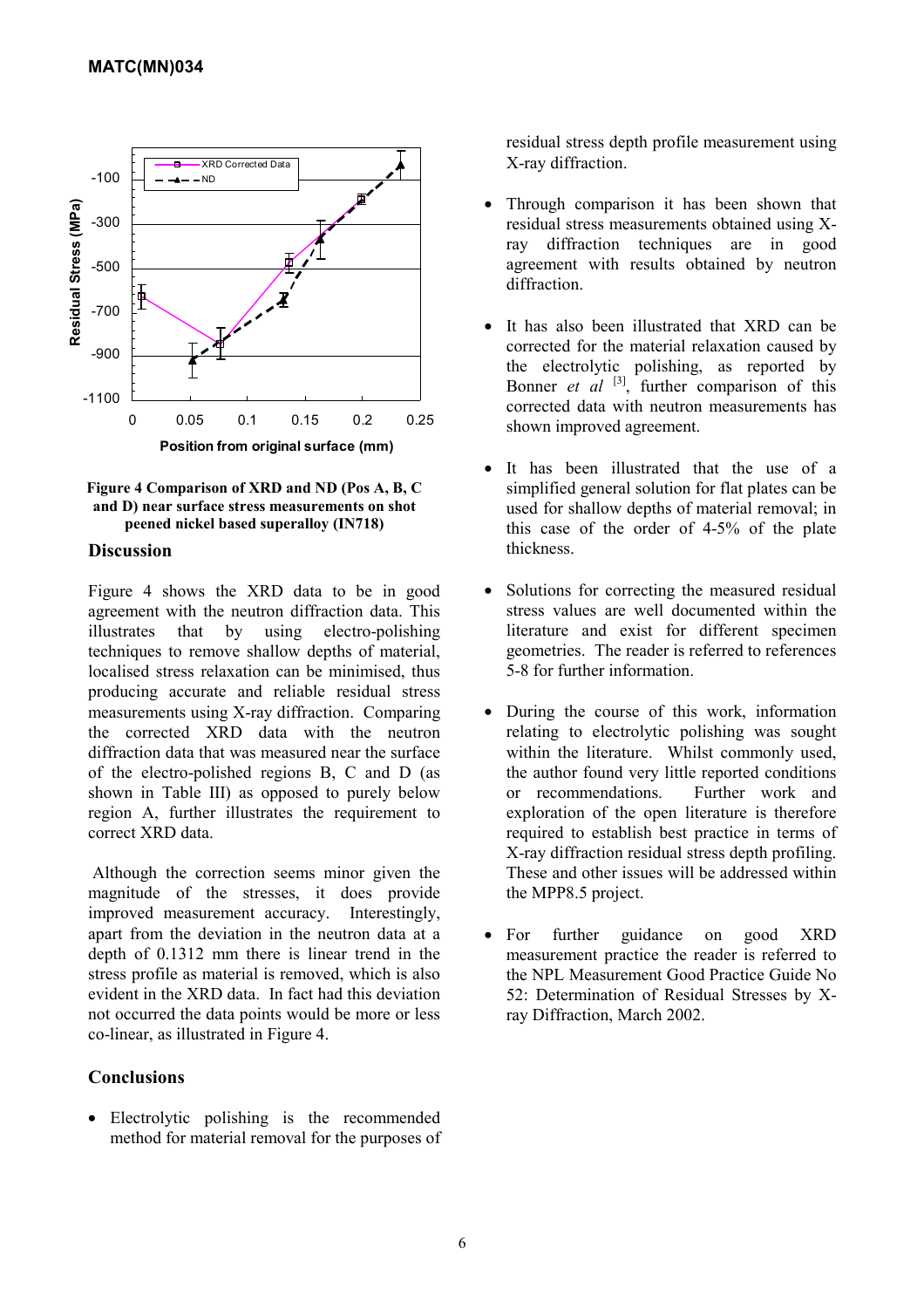## **References and Further Information**

- **1** F.A. Kandil, J.D. Lord, P. Mummery and G.A. Webster, "UK needs for residual stress measurement", NPL Report CMMT(D)177, December 1998.
- **2** M.E. Fitzpatrick, A.T. Fry, P. Holdway, F.A. Kandil, J. Shackleton and L. Suominen: NPL Good Practice Guide No. 52: Determination of Residual Stresses by X-ray Diffraction. March 2002
- **3** N.W. Bonner, R.C Wimpory, G.A. Webster, A.T. Fry and F.A. Kandil, "Measurement of residual stress through a shot peened surface subjected to successive material removal", Materials Science Forum Vols. 404-407, pp. 653-658.
- **4** P.S. Prevéy, "X-ray diffraction residual stress techniques", Metals Handbook: Ninth Edition, Vol. 10, ed. K. Mills, Metals Park, OH: American Society for Metals, 1986, pp. 380-392.
- **5** D.L. Sikarskie, "On a series form of correction to stresses measured using X-ray diffraction", AIME Transactions, Vol. 239, 1967, pp. 577-580.
- **6** M.G. Moore and W.P. Evans, "Mathematical correction for stress in removed layers in X-ray diffraction residual stress analysis", SAE Transactions, Vol. 66, 1958.
- **7** "Residual stress measurement by X-ray diffraction SAE J784a", SAE Information Report, second edition published August 1971.
- **8** I.C. Noyan and J.B. Cohen, "Residual Stress Measurement by diffraction and interpretation", Springer-Verlag.